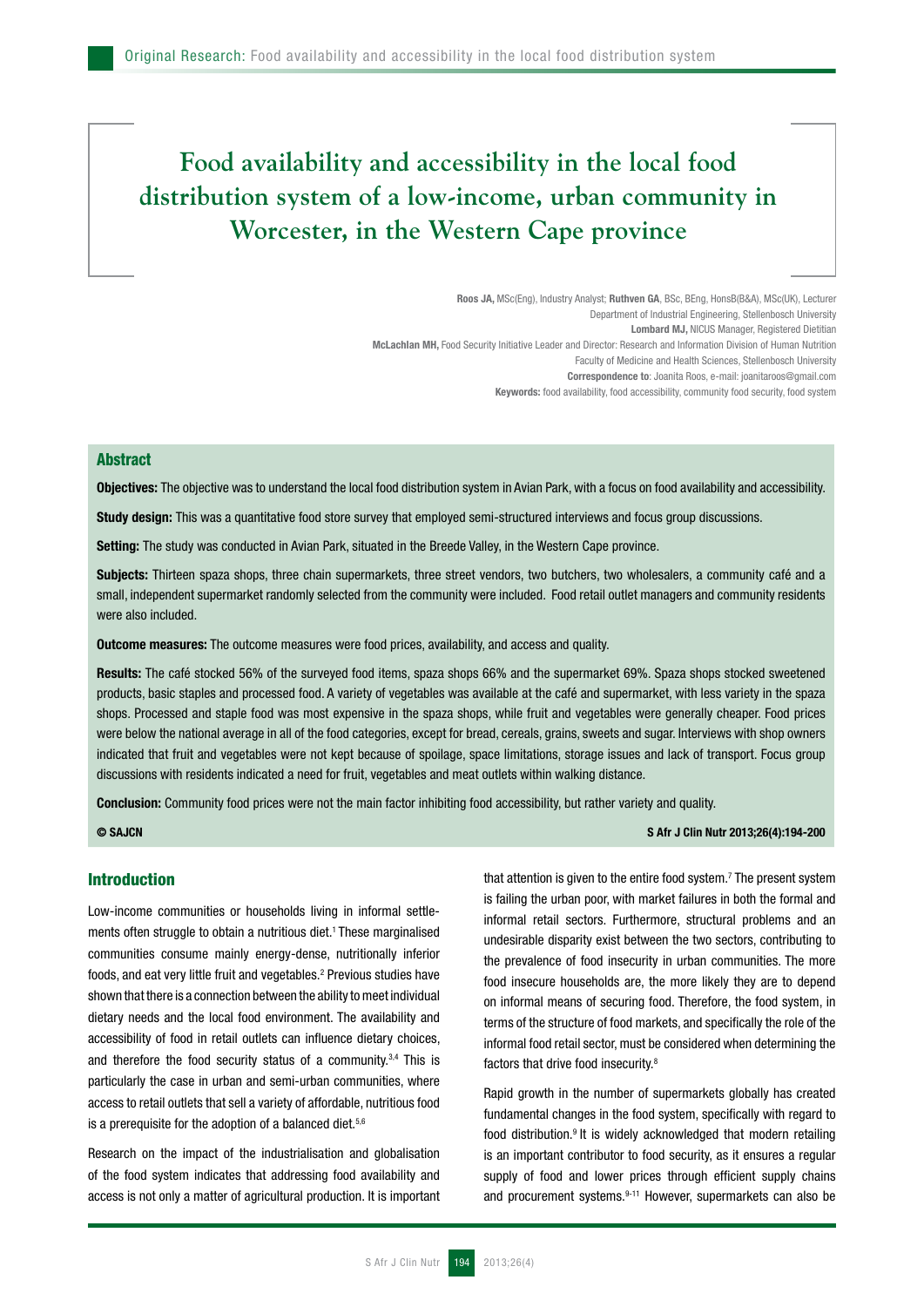a threat to food security and jeopardise the sustainability of agrifood systems.12 The dominant role that supermarkets play in the system empowers them to dictate food prices.<sup>13</sup> It is predicted that the current trend in the food retail sector will continue, and that the sophisticated supermarket supply system will carry on dominating.<sup>9</sup>

Because of spatial planning during the apartheid era, currently, the urban poor do not have ready access to supermarkets.It is estimated that supermarkets have a 55% share of the national food retail market in South Africa, and the informal sector, 45%. Therefore, the informal sector contributes significantly to the economy and to community food security.14

Small general dealers, spaza shops and street vendors usually comprise the food retail environment in low-income or rural communities.<sup>8,10</sup> Greenberg<sup>14</sup> argues that these markets are important outlets for food distribution to lower-income groups as they bring food retail outlets closer to the consumer. The informal market remains the main source of food for the poor.<sup>8</sup>

These informal retail outlets cannot match economies of scale in terms of price reductions because of the efficiency of operation of the supermarkets.<sup>11</sup> Food prices tend to be higher in the local shops than in the supermarkets, and when compared with average national food prices.10,11 According to Ligthel,15 small retailers are becoming a permanent phenomenon on the South African economic scene. Food store surveys conducted in the USA, Canada and the UK found that smaller, independent food retail outlets (corner shops) stocked a smaller variety of food items compared to the supermarkets in those countries. Available food items in smaller stores were mostly processed, carbohydrate-based foods, with minimal fresh produce. The prices were also higher than those of the supermarkets. 5,16,17 Cummings concluded that the type of retail outlet is the main predictor of food price and availability.18

Furthermore, Minten and Reardon.<sup>19</sup> who conducted studies on the quality of food in retail outlets in Africa, reported a stable, predictable pattern whereby supermarkets offered better prices, availability and quality food products than traditional markets. They found that this was also true for South Africa.

Research conducted in the rural areas of the Eastern Cape found that prices for processed food, bread and sugar, in the spaza shops were higher than national average prices, with a mark-up for maize meal as high as 40%. The higher prices in local shops were owing to transportation and distribution costs. Local shop owners procured stock from the same supermarkets where consumers with access shopped. Spaza shop owners have extremely low financial liquidity and do not buy in bulk. Therefore, wholesalers do not provide discounts. Households with members who shopped at supermarkets generally had a higher income than those using the local stores. Consumers from the poorest households were attracted to the quality, price and variety of products available in the supermarkets, but were marginalised in their access to these supermarketassociated benefits.<sup>10</sup>

A study conducted in the rural towns of the Western Cape found that supermarkets stocked healthy food at competitive prices, compared to small stores with a limited selection of healthy food. Although residents could travel to the larger towns to shop at supermarkets, there were still storage and transportation limitations.2

Therefore, low-income households are vulnerable to the food system in which they operate. The food system refers to the chain of activities that connect primary producers, manufacturers, processors, wholesalers, retailers and consumers.20 More specifically, community food security depends on the availability, quality and affordability of a variety of items sold through retail or any other food source. A community may be considered to be food insecure if there are inadequate nutritional resources, and/or which are not accessible to all community members. Thus, quantity and affordability of food are pivotal issues in the matter of food security in South Africa.21

To date, little has been carried out to strengthen the informal food retail sector. However, it has been acknowledged that the important role of the informal market must not be overlooked, and that connections between the formal and the informal food sectors must be strengthened.7

The aim of this study was to determine food availability and accessibility within the current local food distribution system of Avian Park, Worcester, in the Western Cape province. This research initiative, conducted in partnership with the Department of Industrial Engineering, was part of the Community Nutrition Security Research Project (CNSP) of the Division of Human Nutrition, Stellenbosch University. Ethical approval was obtained from the Stellenbosch University Ethics Committee (N10/11/368). Participants provided informed written consent.

# **Method**

Data were collected using three different methods: food store surveys, in-depth interviews with the owners and managers of retail outlets, and focus group discussions.

#### Food store surveys

Avian Park is situated in the Breede Valley in the Western Cape, where there are formal and informal housing sections. There are approximately 10 000 residents, of whom 21% are unemployed.<sup>22</sup>

The retail environment of Avian Park mainly consists of spaza shops that are spread throughout the community. A spaza shop is defined as a shop or business operating in a section of an occupied residential home, or in any other structure on a stand in a formal or informal township which is used for residential purposes, and where people live permanently. There are 46 spaza shops within Avian Park, with one spaza shop on every street, except in the more informal and poorer neighbourhoods in the community, where these outlets are fewer in number. Apart from the spaza shops, Avian Park has an independent supermarket at the centre of the community, and a café on its outskirts. A variety of supermarkets and street vendors sell fresh fruit and vegetables, and there are also butcheries in Worcester, 4-5 km from Avian Park.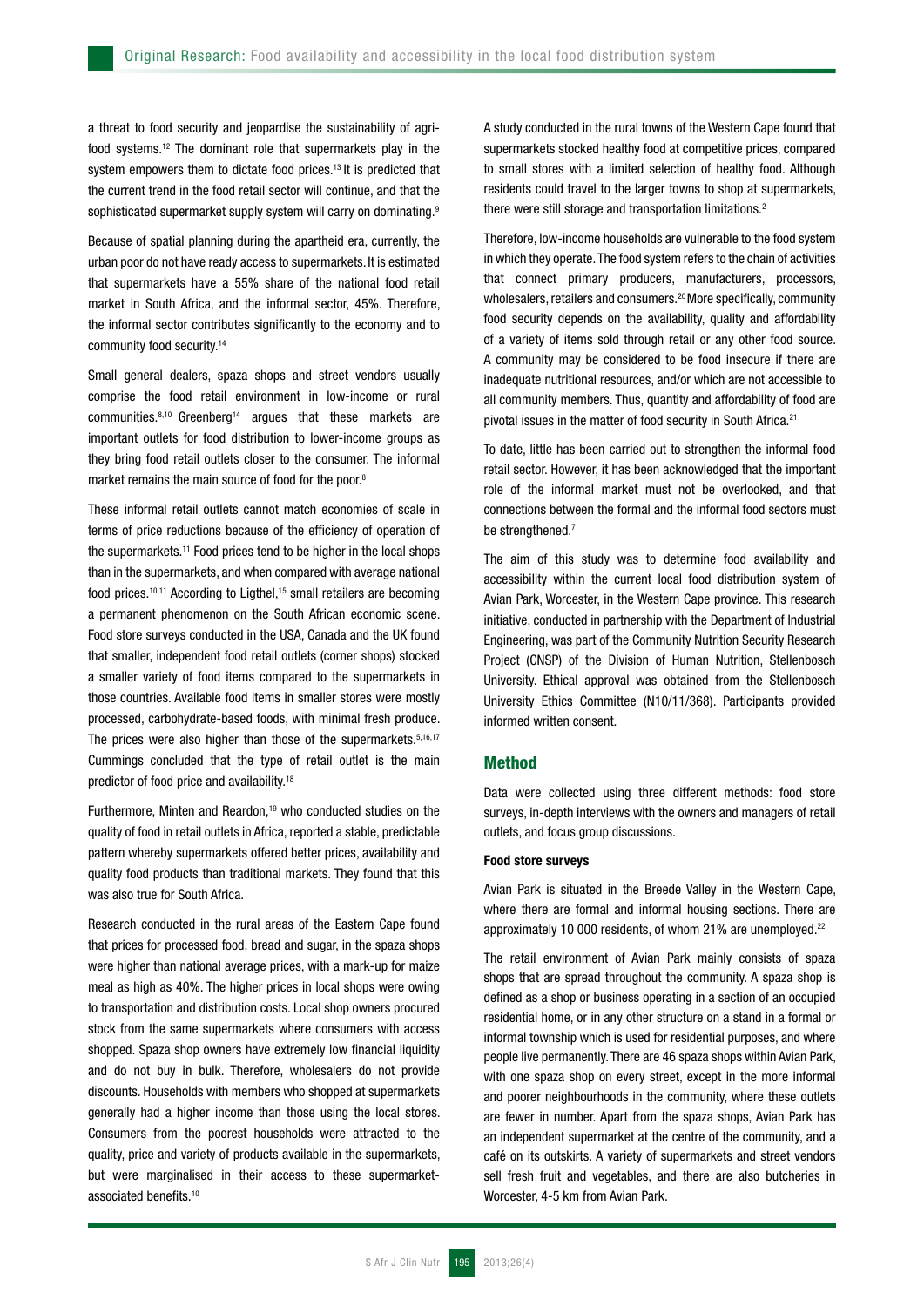An area map of the community was obtained from the municipality. All of the streets were numbered. Thirteen streets were randomly selected. One spaza shop from every randomly selected street was included in the study. The starting point of each street was selected at random to ensure that these differed from street to street. In cases where there were no spaza shops in the street, another street was selected at random, and a spaza shop in that street was approached for participation. Participation was determined through random selection if more than one spaza shop was situated in a street.

A quantitative food store survey, developed by the United States Department of Agriculture (USDA), $21$  was adapted for applicability to the South African landscape. The survey comprised a list of 70 commonly consumed food items, identified during a food procurement study conducted by the CNSP, as well as an expert committee comprising dietitians from Stellenbosch University with an in-depth knowledge of food and dishes consumed in Avian Park. The food in the list included fresh fruit and vegetables (only inseason fruit and vegetables were included), bread, cereals and other grains, dairy products, meat and meat alternatives, fats and oils, and sugar and sweets.

Availability, price and the type of outlet for each food item was recorded. The prices for fresh fruit and vegetables, and meat and meat alternatives, were collected in Rand/kg, and the produce was weighed in cases where this was not indicated. The food price and packaging size was recorded for the other food groups, and during the analysis, the Rand/kg was determined for all of the food items. The difference in the pricing of specific brands and packaging sizes for food items was taken into account by comparing identical brands and sizes only during the study analysis.

Competitive pricing of food items was determined using three price analyses. The first compared the prices of the different food categories across the different food retail outlets. Single-factor analysis of variance (ANOVA) comparisons were performed to determine whether or not the means of the food prices across the different food retail outlets were equal. Prices of selected food items were also compared and specific comparisons made between the informal and formal food retail sector. The second price analysis calculated the mark up of the food items in the informal food retail sector. The third analysis compared the prices in different food retail outlets with average national retail prices. A nutritious food basket was used as a survey tool to measure the cost of basic healthy eating across the different food retail outlets. The national average prices<sup>23</sup> were used as benchmark prices. The food basket consisted of a quantity of food purchased by an average South African adult in a month determined by the National Agricultural Marketing Council (NAMC). It represented a balanced diet and included 23 food items from all of the food categories (Table I).<sup>24</sup>

Finally, the cost of the food basket was also compared to household income figures derived from a study carried out in Avian Park by the Department of Sociology and Social Anthropology, Stellenbosch University, in 2011.<sup>25</sup> The mark up of the selected items was determined by calculating the margin between the wholesale price

Table I: Food items included in the National Agricultural Marketing Council food basket

| <b>Food item</b>   | <b>Weight</b>    |  |  |
|--------------------|------------------|--|--|
| <b>Apples</b>      | $1$ kg           |  |  |
| <b>Bananas</b>     | $1$ kg           |  |  |
| Beans (dried)      | 500 g            |  |  |
| Beans (canned)     | 410 g            |  |  |
| Bread (white)      | 700 g            |  |  |
| Cabbage            | 1 head           |  |  |
| Cake flour         | 2.5 kg           |  |  |
| Chicken pieces     | 1 kg             |  |  |
| Coffee             | 750 g            |  |  |
| Eggs               | 1.5 dozen        |  |  |
| Maize meal         | 2.5 kg           |  |  |
| Margarine          | 500g             |  |  |
| <b>Milk</b>        | 11               |  |  |
| <b>Onions</b>      | 1 kg             |  |  |
| Orange             | 1 kg             |  |  |
| Peanut butter      | 410 g            |  |  |
| Pilchards (canned) | 425 <sub>g</sub> |  |  |
| Potatoes           | $1$ kg           |  |  |
| Rice               | 2 kg             |  |  |
| Samp               | $2.5$ kg         |  |  |
| Sugar              | 2.5 kg           |  |  |
| Sunflower oil      | 750 ml           |  |  |
| Tea                | 62.5g            |  |  |

and the retail price in the local shops, and then expressed as a percentage.

# In-depth interviews with the owners and managers of retail outlets

In order to gain a better understanding of the functioning of the current distribution system in Avian Park, interviews with the owners and managers of the different food retail outlets were undertaken. Twenty-five interviews were conducted in Afrikaans or English. Experienced fieldworkers conducted the interviews in *isiXhosa* when required. Two women residing in the community worked as fieldworkers to establish a platform of trust with the interviewees. Each interview took 40 minutes to conduct. Notes were taken by the researcher and field workers interchangeably. Specific questions with regard to the food distribution system were based on a national study that was carried out by the Bureau of Market Research, University of South Africa. Questions were asked about the retail outlet facility, purchasing procedures and local food distribution.<sup>26</sup>

The wholesalers included in the study sample were identified through semi-structured interviews with retail owners. Owners sourced their stock from two wholesalers.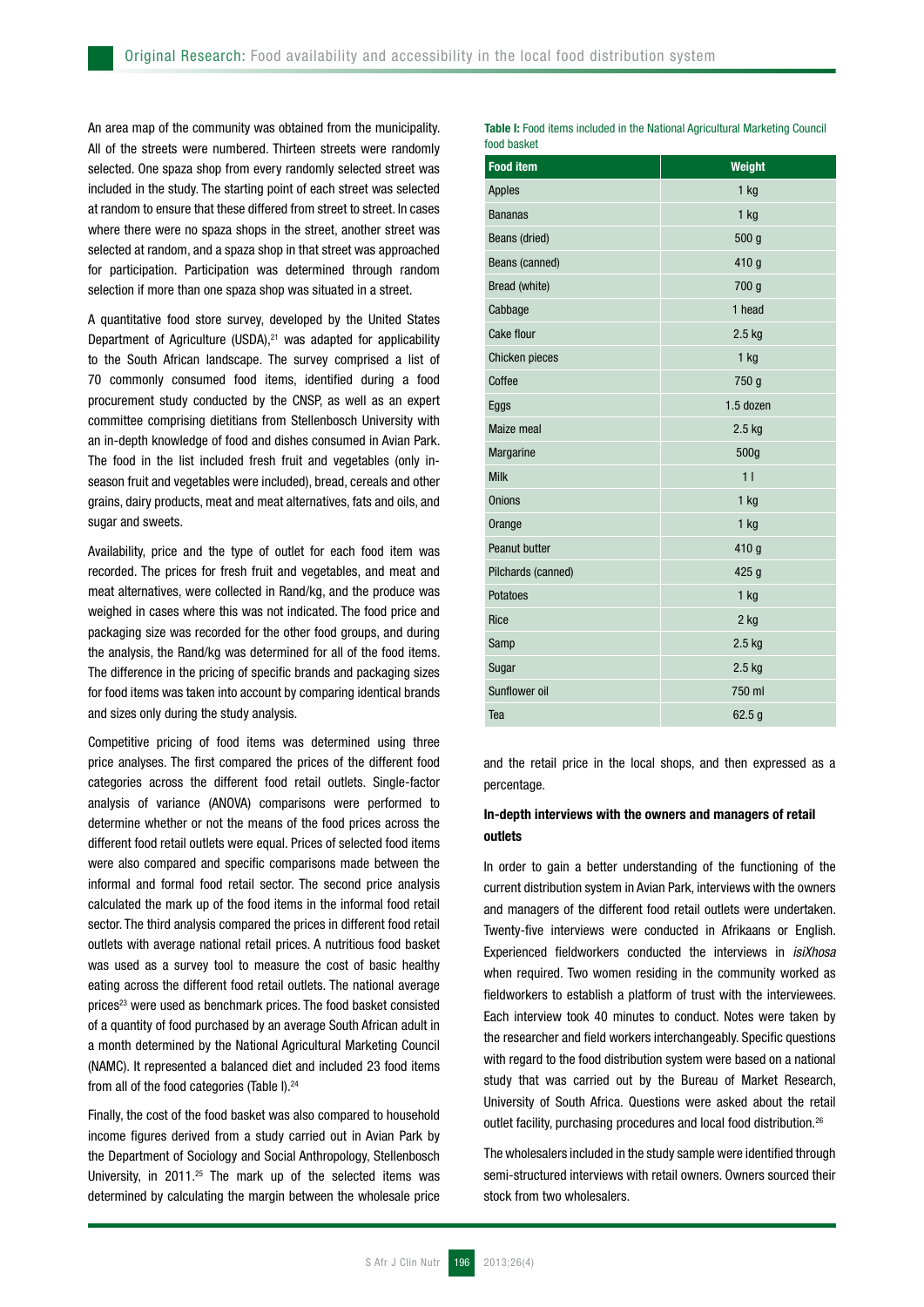#### Focus group discussions

Focus group discussions were conducted to obtain insight into the personal views, cultural practices, beliefs and experiences of the community residents with regard to the availability and accessibility of food in the community. Perceptions on food prices and information concerning grants and pensions were also obtained through the focus group discussions. The supermarkets, butchers and street vendors that were visited most frequently in town were established through the focus group discussions and included in the study sample.

Discussions were carried out according to the guidelines in the USDA *Community food security assessment toolkit* and adapted for the South African context. These discussions were conducted at a local clinic that was safe and easily accessible, e.g. close to public transport and taxi routes. The discussions lasted approximately 30 minutes. Participants were recruited using snowball sampling. A maximum of eight people participated in a single focus group discussion. The focus group discussions were conducted and notes were taken by trained, experienced fieldworkers who resided in the community. The discussions were also voice recorded and transcribed by the fieldworkers.

# **Results**

The overall study sample included 13 spaza shops, three chain supermarkets, three street vendors, two butchers, two wholesalers, the community café and a small, independent supermarket.

# Food store surveys

#### *Variety of food in the community*

All of the included spaza shops in the study stocked carbonated drinks, sweets, chocolates and basic staple and processed food items, such as rice, maize meal, long-life milk and tinned food. Onions and potatoes were stocked in 58% and 67% of the spaza shops, respectively. A frequency count showed that only 17% of the spaza shops stocked apples, and 25% bananas. None of them sold carrots or green vegetables. Tomatoes were available in only 17% of spaza shops at the time of the survey. The café in the community stocked just over half (56%) of the food items surveyed. Spaza shops sold 66% of the items available, i.e. 3% less than the 69% of the items stocked by the small supermarket.

A variety of vegetables could be purchased from the café and the small supermarket, including butternut, green beans, cucumber and cabbage. The small supermarket in the centre of the community sold chicken pieces, chicken chunks, offal and sausage. All of the items that were included in the survey were available at the supermarkets in town. Street vendors sold 78% of the fruit and vegetables.

# *Price comparisons across the different retail outlets*

The average retail prices of the five food categories were compared across the different food retail outlets (Figure 1).

It is important to note that only the food items that were available from all of the different retail outlets in each food category were included in this analysis. Using ANOVA tests, the price differences for fresh fruit and vegetables, and meat and meat alternatives, varied significantly from store type. Fresh fruit and vegetables were generally less expensive in the spaza shops, but meat and meat alternatives were priced higher in these shops. Prices for chicken chunks and pieces were 50% and 29% respectively, costing more at the spaza shops than when bought in town. The small supermarket in the community charged higher prices than the supermarket located in Worcester, 4-5 km from Avian Park, for both chicken products.

The average price of food items most frequently procured within the community were compared across the different food retail outlets (Figure 2). Prices for selected food items were competitive. Five of the selected items had similar prices.

Retail prices for tea were highest in the spaza shops. Figure 2 reveals that in general, beverages were expensive at the spaza shops and at the café in the community. Generally, products with a longer shelf life were cheapest in the community supermarket, while those with a shorter shelf life, e.g. eggs, were more expensive. Overall, prices were cheaper at the supermarket in town than at any outlet in the community.







Figure 2: Price comparisons of frequently procured food items

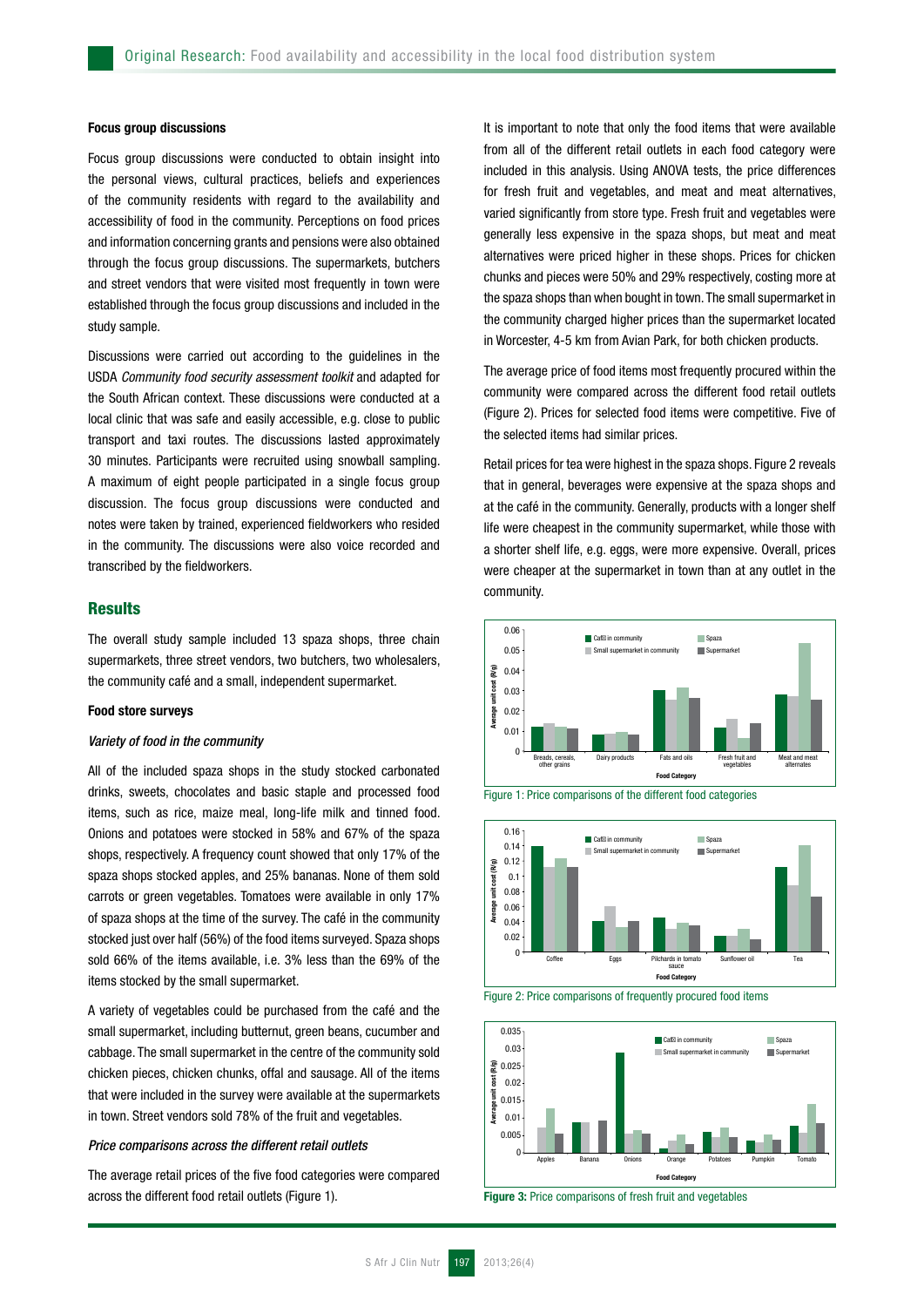Prices for fresh produce varied more distinctly among different outlets than those for processed food items. Selected produce prices for available fresh fruit and vegetables in the café, the spaza shops and supermarkets, and from street vendors were compared (Figure 3).

Supermarkets asked higher prices for selected fresh fruit and vegetables than the informal retail sector, with the exception of bananas. Prices among different food items varied in the informal retail sector. Higher prices for apples, oranges and potatoes were charged by the spaza shops, compared to those asked by the street vendors in the nearby town (Figure 3).

#### *The mark up on food items in the informal retail sector*

The average mark up for processed items in the spaza shops varied among food items, ranging from 9% for bread, to 163% for tea. Processed food was defined as food items that underwent deliberate changes to their natural state before being made available for consumption.4 The mark ups for chips (116%), pilchards in tomato sauce (90%), samp and beans (82%) and rice (74%) were also high. These are among the food items that contributed the most to the spaza shops' monthly turnover.

The average mark up by the spaza shops and vendors varied depending on the different produce, ranging from 9% for tomatoes to 202% for apples in the spaza shops, and from 13% for sweet potatoes to 117% for oranges from the vendors. On average, there was a higher mark up on fresh fruit and vegetables by the spaza shops than that by the street vendors. Yet the prices for fresh fruit and vegetables in the informal food retail sector were still reasonably competitive with the chain supermarkets.

#### *Price comparison with national average retail prices*

Food prices in Avian Park and the surrounding areas were below the national averages for all food categories, except for bread, cereals and other grains, and sweets and sugar (Figure 4).

Fresh fruit and vegetable prices are noticeably lower than the national average prices. The Consumer Price Index for urban consumers was derived from the average South African prices determined by the NAMC.<sup>23</sup>

A comparison of different food baskets were conducted to further analyse the local food distribution system.

Basket A was the cost of a basket of food items purchased by an average South African adult in a month. The prices were derived from the average South African prices determined by the NAMC.<sup>23</sup>



Figure 4: Food category prices compared to the national average

Basket B was the cost of the identical food items in basket A. The lowest food prices of available food items in Avian Park were utilised to determine the cost of the basket. Basket C was the cost of the identical food items in basket A. The lowest food prices of food items available in both Avian Park and the retail outlets in town were utilised to determine the cost of the basket.

The total cost of obtaining the NAMC food basket (basket A) was R353. This was used as a benchmark and compared to baskets B and C (Table II). The cost of market basket C was R59, i.e. 17% less than the national average food prices. Residents would have to pay R35 (11%) more if they only had access to outlets within Avain Park and were unable to go to the supermarkets in town or buy from a street vendor. The market basket also costed R37 more if only spaza shop prices were compared to the chain supermarket prices. In either case, overall, the residents would still be pay less than the national average for their food items. Limited food access was a context-specific problem in the community, because of the limited type of food items that were available in the immediate food retail environment of Avian Park.

#### Table II: National Agricultural Marketing Council market basket comparison

| <b>Market basket</b> | Price (R) |  |
|----------------------|-----------|--|
| <b>Basket A</b>      | 353       |  |
| <b>Basket B</b>      | 329       |  |
| <b>Basket C</b>      | 294       |  |

Calculations in Table IV reveal that 20% of households in Avian Park would not be able to afford a basket of food if they were to only procure food from the immediate food retail environment (basket B). If the cost of basket C was taken into account, the same proportion of the community would have to spend 93% of their monthly income to meet their basic dietary needs.

Half of the households in Avian Park would have to spend 33% and 29% of their monthly income to obtain baskets B and C, respectively. The remaining 30% of households would have to spend 22% and 20% of their monthly income to obtain food baskets B and C.

#### Table IV: The cost of food baskets B and C, compared to household income

| Per capita<br>income (R/<br>month) | <b>Proportion of</b><br>households in<br>the community<br>with specific<br>per capita<br>income | % of income<br>spent on<br>purchasing<br>basket B | % of income<br>spent on<br>purchasing<br>basket C |
|------------------------------------|-------------------------------------------------------------------------------------------------|---------------------------------------------------|---------------------------------------------------|
| 316                                | 20%                                                                                             | N/A                                               | 93%                                               |
| 1 000                              | 50%                                                                                             | 33%                                               | <b>29%</b>                                        |
| 1 500                              | 30%                                                                                             | <b>22%</b>                                        | 20%                                               |

N/A: not applicable

# In-depth interviews with the owners and managers of the retail outlets

The interviews with spaza shops owners revealed that they did not carry a variety of fruit and vegetables because of spoilage, space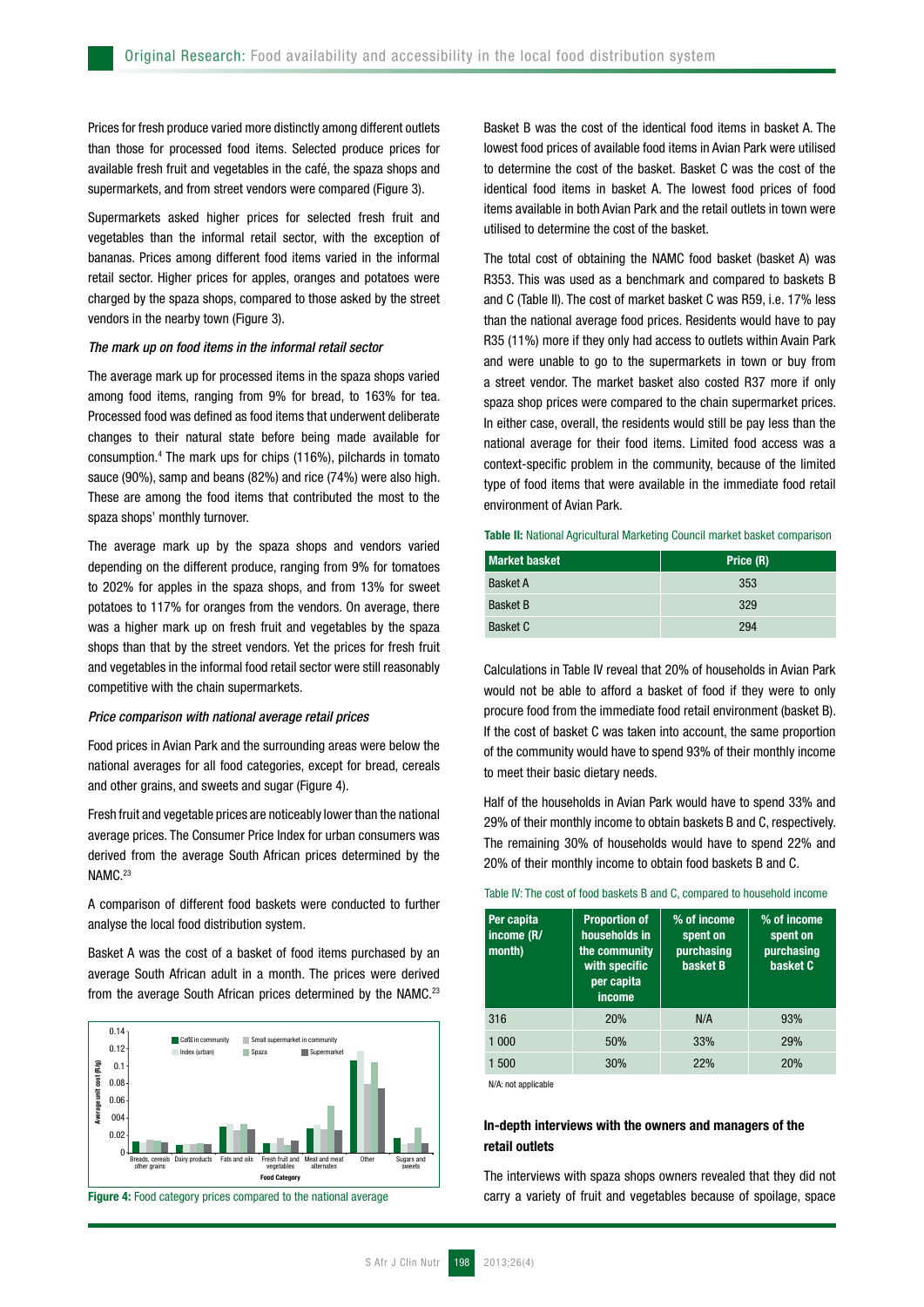limitations, storage issues and the lack of transport. On average, 50% of the spaza shops sold meat, but it was predominantly chicken chunks or soup packs.

Furthermore, of retail outlets included in the study, only 16% (two of the spaza shops and two butchers) sold local food. Local food refers to food that is produced and distributed within the borders of the Breede Valley Municipality. This includes Rawsonville, De Doorns and Touwsrivier.

## Focus group discussions

# *Food accessibility*

According to women in the community, there was a need for a butcher and more fruit and vegetable retail outlets within walking distance of the households. Discussions revealed that at times, the meat that was purchased from the spaza shops was rotten.

# *Physical accessibility of the retail outlets*

The residents of Avian Park had relatively easy access to the spaza shops as they are distributed throughout Avian Park. However, it was more difficult to access the variety of retail outlets that were available in town. The nearest chain supermarket was 4-5 km away. Most of the residents did not own their own vehicles. Walking was reported to be dangerous and taxi fees considered unaffordable. It was further revealed from the food discussion groups that the availability of credit transactions at local outlets served as an incentive to shops within the community.

#### *Food prices*

Food was perceived to be expensive. Participants reported that their budgets did not allow them to purchase a variety of healthy food. Households that were dependent on government grants or pensions were especially limited with regard to access to food in terms of affordability.

## **Discussion**

The research findings were used to characterise the food retail environment in Avian Park.

A chain supermarket is not situated in Avian Park. The food retail environment predominantly consists of spaza shops. The residents are within walking distance of the café and a small supermarket situated within the community. It was found that food prices in Avian Park and surrounding areas were below the national average in all food categories, except for bread, cereals and other grains, and sweets and sugar. Therefore, the problem of food access in terms of affordability was more context specific, and was not a regional problem, as it is in the rural areas of the Eastern Cape.10

Three main factors influenced the availability and accessibility of nutritious food in the community, namely limited access to the food retail outlets in town, limited variety, the low quality of available food in the retail outlets within the community and lack of local food distribution.

Modern retailing is an important contributor to food security. Research clearly shows that constrained access to retail hubs is at the core of a community's inability to benefit from the existing competitive supermarket system. Generally the most competitive prices for processed and staple food items were in the supermarkets in town. Community residents did not have a variety of fresh fruit, vegetables, nor fresh meat, available in their immediate food retail environment.

In the light of the connection between the local food environment and the dietary choices of a community, the residents of Avian Park were limited in their access to a variety of nutritious food at the best prices.

Given the high availability of food items at the supermarkets and from the street vendors in town, it seems that the main disadvantage pertaining to the variety and quality of food items was having to rely on the immediate food retail environment within the community.

A less diverse range of food of lower quality was available to the poorest residents in the community who did not have access to transport. The spaza shops stocked mostly potatoes, onions and bananas in the fresh fruit and vegetable category, and the mark ups were high. However, the prices were still reasonably competitive when compared to those in the chain supermarkets. This is unexpected if a comparison is made with the findings in rural towns in the Western Cape, whereby the best prices were predominantly found in supermarkets.<sup>2</sup> The café and the small supermarket in the community stocked a variety of fresh produce for the residents and sold butternut, green beans, cucumber and cabbage. However, it was found that the prices for these items were higher than those charged by the street vendors in town.

We are in agreement with Battersby<sup>8</sup> and Greenberg<sup>14</sup> that the informal food retail sector must be considered when determining factors that drive food insecurity. The inefficient working of the spaza shops value chain was identified in Avian Park as an area that needs attention. Improving healthy food availability in the spaza shops could be an effective way of enhancing the food retail environment in Avian Park. Another strategy could be to organise the spaza shops into a collective buying force in the form of business clusters. Co-operative buying schemes would enable owners to aggregate their purchasing power, and thus obtain bulk buying benefits and discounts. These strategies and the distribution of local food could ensure greater sustainable food availability and accessibility for the community.

The lack of local food distribution is considered to be a significant challenge from a nutrition point of view and from a food system perspective. Given that Avian Park is situated in a fruit-producing area, the implementation of effective distribution systems could ensure that low-cost, high-quality produce reaches the community in support of the overall food security status of the community.

# **Conclusion**

Food prices are not the main factor inhibiting food accessibility in Avian Park. The problem is also the lack of variety and poor quality of food that is available in the food retail environment.